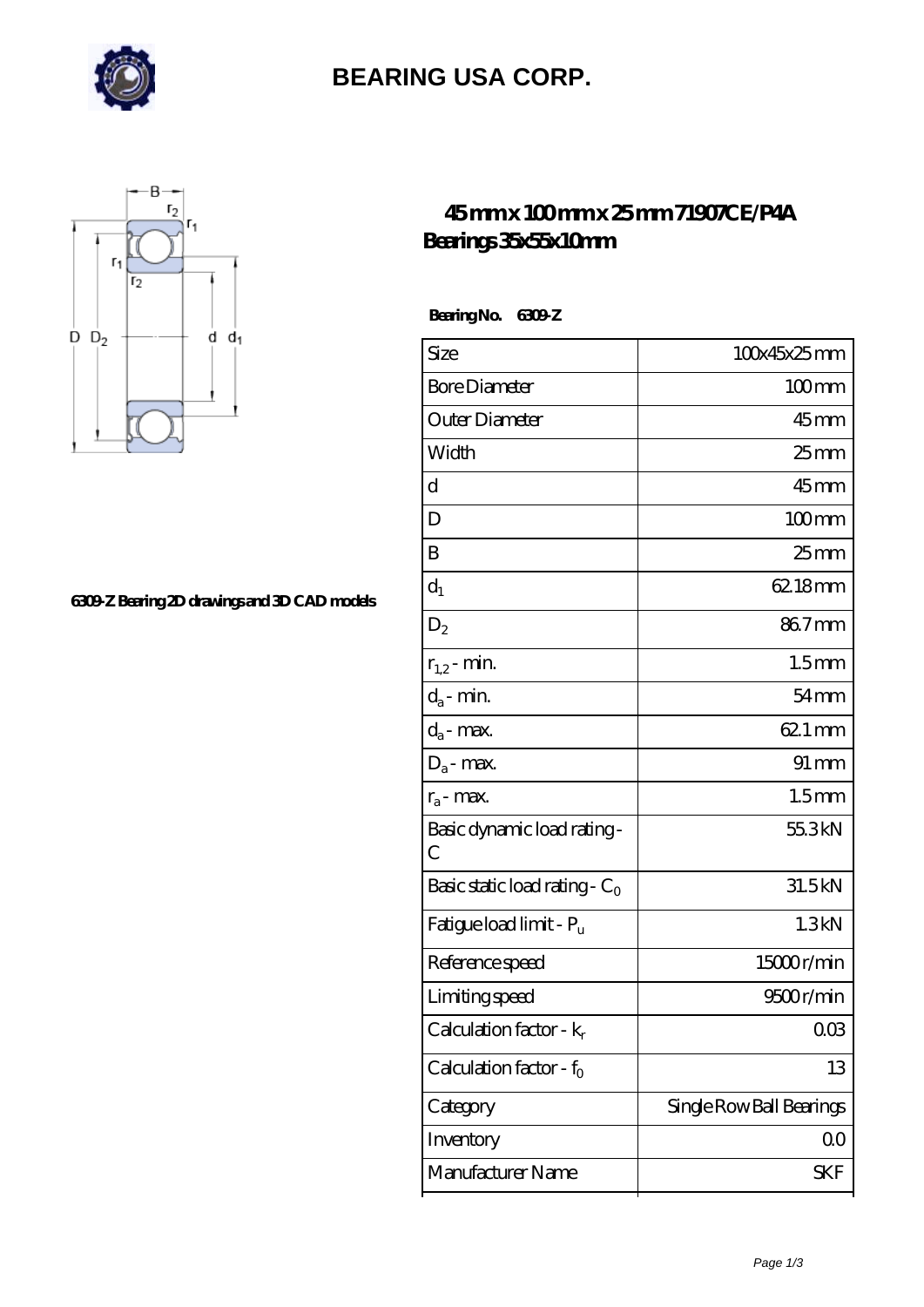

# **[BEARING USA CORP.](https://m.hathaykhongbanghayhat.org)**

| Minimum Buy Quantity               | N/A                                                                                                                                                                                             |
|------------------------------------|-------------------------------------------------------------------------------------------------------------------------------------------------------------------------------------------------|
| Weight / Kilogram                  | 0847                                                                                                                                                                                            |
| Product Group                      | <b>BOO308</b>                                                                                                                                                                                   |
| Enclosure                          | 1 Metal Shield                                                                                                                                                                                  |
| Precision Class                    | ABEC 1   ISO PO                                                                                                                                                                                 |
| Maximum Capacity / Filling<br>Slot | No                                                                                                                                                                                              |
| Rolling Element                    | <b>Ball Bearing</b>                                                                                                                                                                             |
| Snap Ring                          | N <sub>o</sub>                                                                                                                                                                                  |
| <b>Internal Special Features</b>   | No                                                                                                                                                                                              |
| Cage Material                      | Steel                                                                                                                                                                                           |
| Internal Clearance                 | CO-Medium                                                                                                                                                                                       |
| Inch - Metric                      | Metric                                                                                                                                                                                          |
| Long Description                   | 45MM Bore; 100MM<br>Outside Diameter; 25MM<br>Outer Race Diameter; 1<br>Metal Shield; Ball Bearing;<br>ABEC 1   ISO PQ No Filling<br>Slot; No Snap Ring, No<br><b>Internal Special Features</b> |
| Category                           | Single Row Ball Bearing                                                                                                                                                                         |
| <b>UNSPSC</b>                      | 31171504                                                                                                                                                                                        |
| Harmonized Tariff Code             | 8482105068                                                                                                                                                                                      |
| Noun                               | Bearing                                                                                                                                                                                         |
| <b>Keyword String</b>              | Ball                                                                                                                                                                                            |
| Manufacturer URL                   | http://www.skf.com                                                                                                                                                                              |
| Manufacturer Item Number           | 6309 Z                                                                                                                                                                                          |
| Weight/LBS                         | 1.87                                                                                                                                                                                            |
| Outside Diameter                   | 3937 Inch   100 Millimeter                                                                                                                                                                      |
| Outer Race Width                   | 0.984 Inch   25 Millimeter                                                                                                                                                                      |
| Bore                               | 1.772Inch   45 Millimeter                                                                                                                                                                       |
| $d_1$                              | 62.18mm                                                                                                                                                                                         |
| $D_2$                              | 867mm                                                                                                                                                                                           |
| $r_{1,2}$ min.                     | 1.5 <sub>mm</sub>                                                                                                                                                                               |
|                                    |                                                                                                                                                                                                 |